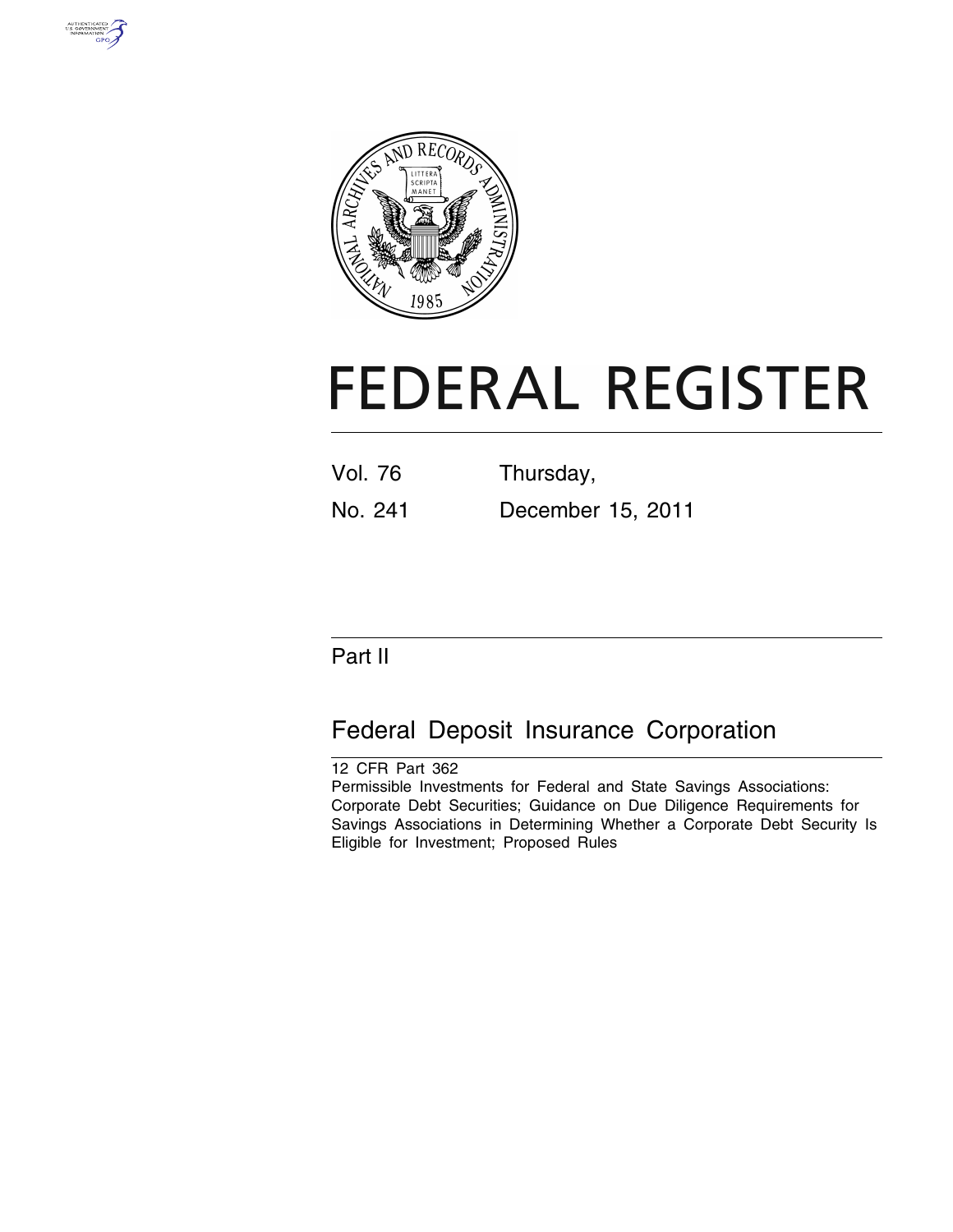#### **FEDERAL DEPOSIT INSURANCE CORPORATION**

# **12 CFR Part 362**

**RIN 3064–AD88** 

## **Permissible Investments for Federal and State Savings Associations: Corporate Debt Securities**

**AGENCY:** Federal Deposit Insurance Corporation (FDIC). **ACTION:** Notice of proposed rulemaking.

**SUMMARY:** The FDIC is seeking public comment to amend the FDIC's regulations in accordance with the requirements of Federal Deposit Insurance Act (FDI Act). Specifically, to prohibit any insured savings association from acquiring and retaining a corporate debt security unless it determines, prior to acquiring such security and periodically thereafter, that the issuer has adequate capacity to meet all financial commitments under the security for the projected life of the investment. For purposes of the Proposed Rule, an issuer would satisfy this requirement if, based on the assessment of the savings association, the issuer presents a low risk of default and is likely to make full and timely repayment of principal and interest. As proposed, this standard is consistent with alternative creditworthiness standards proposed by other Federal agencies under the Dodd-Frank Act and existing guidance regarding securities investments and credit classifications of banks and savings associations. In connection with this NPR, the FDIC is also seeking public comment on proposed guidance, published elsewhere in today's **Federal Register**, that sets forth supervisory expectations for savings associations conducting due diligence to determine whether a corporate debt security is eligible for investment under this proposed rule. **DATES:** Comments must be received by February 13, 2012.

**ADDRESSES:** You may submit comments, identified by RIN [3064–AD88], by any of the following methods:

• *Agency Web Site: [http://](http://www.fdic.gov/regulations/laws/federal/propose.html)  [www.fdic.gov/regulations/laws/federal/](http://www.fdic.gov/regulations/laws/federal/propose.html) [propose.html.](http://www.fdic.gov/regulations/laws/federal/propose.html)* Follow instructions for submitting comments on the Agency Web site.

• *Email: [Comments@fdic.gov.](mailto:Comments@fdic.gov)* Include the RIN [3064–AD88] on the subject line of the message.

• *Mail:* Robert E. Feldman, Executive Secretary, Attention: Comments, Federal Deposit Insurance Corporation, 550 17th Street NW., Washington, DC 20429.

• *Hand Delivery:* Comments may be hand delivered to the guard station at

the rear of the 550 17th Street Building (located on F Street) on business days between 7 a.m. and 5 p.m.

*Public Inspection:* All comments received must include the agency name and RIN [3064–AD88] for this rulemaking. All comments received will be posted without change to *[http://](http://www.fdic.gov/regulations/laws/federal/propose.html) [www.fdic.gov/regulations/laws/federal/](http://www.fdic.gov/regulations/laws/federal/propose.html) [propose.html,](http://www.fdic.gov/regulations/laws/federal/propose.html)* including any personal information provided. Paper copies of public comments may be ordered from the FDIC Public Information Center, 3501 North Fairfax Drive, Room E–1002, Arlington, VA 22226 by telephone at 1 (877) 275–3342 or 1 (703) 562–2200.

**FOR FURTHER INFORMATION CONTACT:** Kyle Hadley, Chief, Examination Support Section, (202) 898–6532, Division of Risk Management Supervision; Eric Reither, Capital Markets Specialist, (202) 898–3707, Division of Risk Management Supervision; Mark Handzlik, Counsel, Bank Activities Section, (202) 898–3990; Michael Phillips, Counsel, Bank Activities Section, (202) 898–3581; or Rachel Jones, Honors Attorney, Legal Division, (202) 898–6858.

#### **SUPPLEMENTARY INFORMATION:**

#### **I. Background**

Under Section 28(d)(1) of the FDI Act, Federal and state savings associations generally are prohibited from acquiring or retaining, either directly or through a financial subsidiary, a corporate debt security that is not ''of investment  $grade.'$ <sup>1</sup> Section 28(d)(4) defines investment grade as follows: ''Any corporate debt security is not of 'investment grade' unless that security, when acquired by the savings association or subsidiary, was rated in one of the four highest ratings categories by at least one nationally recognized statistical rating organization'' (each, an ''NRSRO'').2

Consistent with the requirements of Section 28(d), § 362.11(b)(1) of the FDIC's regulations generally prohibits a state savings association from acquiring

2 *Id.* Under Section 28(d)(2), the investment-grade requirement does not apply to a corporate debt security acquired or retained by a ''qualified affiliate'' of a savings association, defined as, (i) In the case of a stock savings association, an affiliate other than a subsidiary or an insured depository institution; and (ii) in the case of a mutual savings association, a subsidiary other than an insured depository institution, so long as all of the savings association's investments in and extensions of credit to the subsidiary are deducted from the capital of the savings association.

or retaining a corporate debt security that is not of investment grade.3 Under 12 CFR 362.10(b), the term ''corporate debt securities that are not of investment grade'' is defined, in a manner consistent with Section 28(d), as, ''any corporate security that when acquired was not rated among the four highest rating categories by at least one nationally recognized statistical rating organization.'' 4

The FDIC currently may require a state savings association to take corrective measures in the event a corporate debt security experiences a downgrade (to non-investment grade status) following acquisition. For example, a savings association may be required to reduce the level of noninvestment grade corporate debt security investments as a percentage of tier 1 or total capital, write-down the value of the security to reflect an impairment, or divest the security. The FDIC addresses nonconforming investments on a case-by-case basis through the examination process, and in view of the risk profile of the savings association and size and composition of its investment portfolio.

Section 939(a)(2) of the Dodd-Frank Act amends Section 28(d) by (a) removing references to NRSRO credit ratings, including the investment-grade standard under paragraph (1) and the definition of ''investment grade'' under paragraph (4); and (b) inserting in paragraph (1) a reference to ''standards of creditworthiness established by the [FDIC]''. Section 939(a) is effective on July 21, 2012, and, therefore, as of this date federal and state savings associations will be permitted to invest only in corporate debt securities that satisfy creditworthiness standards established by the FDIC.5

# **II. Description of the Proposed Rule and Consistency With Other Federal Regulations**

In accordance with the requirements of Section 939(a), the Proposed Rule would amend §§ 362.09, 362.10, and 362.11(b)(1) of the FDIC's regulations. Section 362.10 would be amended by deleting the definition of corporate debt securities not of investment grade. Section 362.11(b)(1) would be amended by replacing the investment-grade standard, applicable to permissible

<sup>1</sup>Section 28(d)(1) of the FDI Act, 12 U.S.C. 1831e(d)(1). Regulations governing permissible investment activities for federal savings associations are found in 12 CFR part 160, and regulations governing permissible investment activities for state savings associations are found in 12 CFR 390.260–262.

<sup>3</sup> 12 CFR 362.11(b).

<sup>4</sup> *Id.* at § 362.10(b). Under section 28(d)(4)(C) of the FDI Act, however, this term does not include any obligation issued or guaranteed by a corporation that may be held by a federal savings association without limitation as a percentage of assets under section 5(c)(1)(D), (E), or (F) of the Home Owners Loan Act (''HOLA'').

<sup>5</sup>*See* section 939(g) of the Dodd-Frank Act.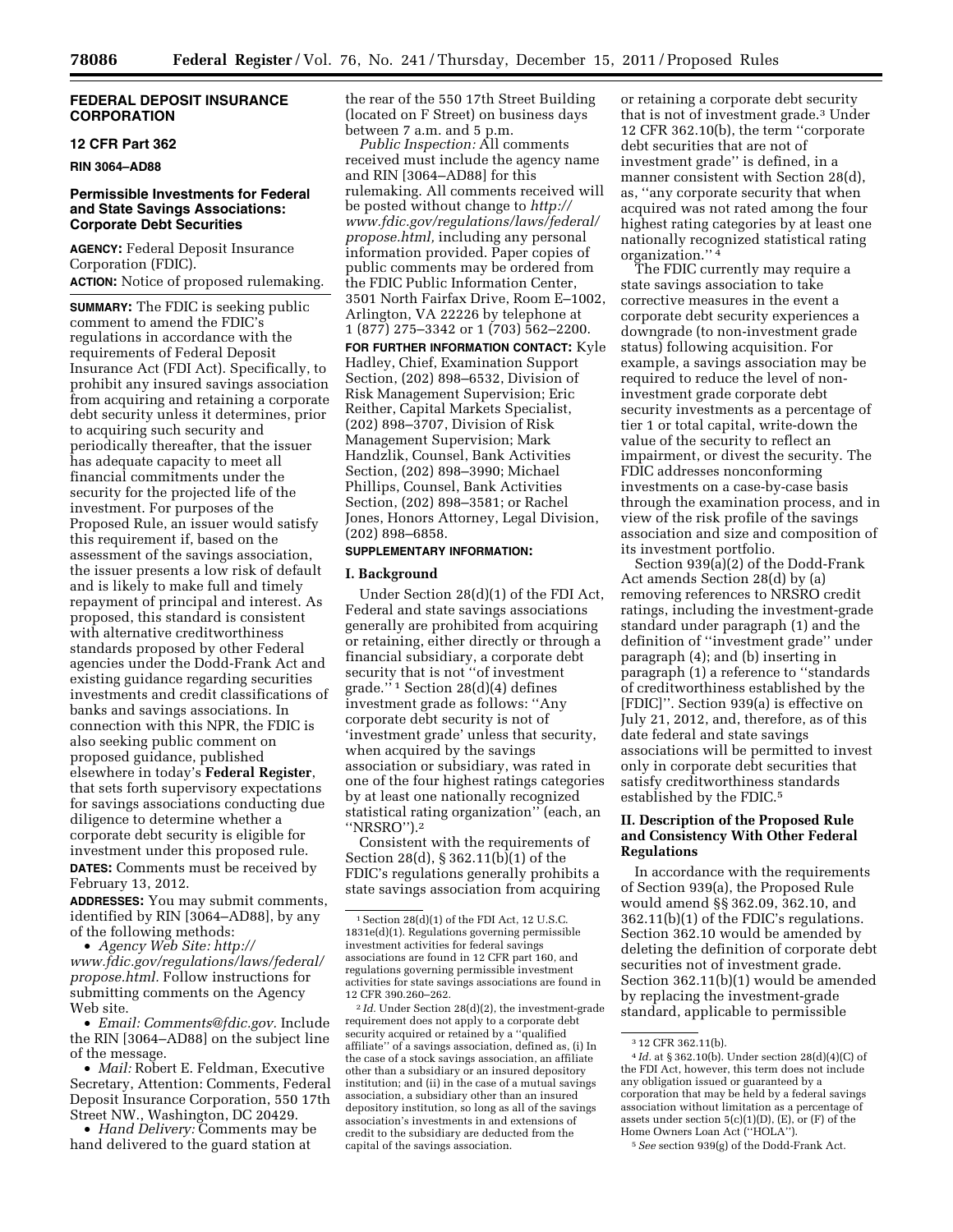corporate debt securities investments of a state savings association, with a requirement, applicable to federal and state savings associations, that prior to acquiring a corporate debt security, and periodically thereafter, the savings association must determine that the issuer has adequate capacity to meet all financial commitments under the security for the projected life of the investment. For purposes of the Proposed Rule, an issuer would satisfy this requirement if the savings association appropriately determines that the obligor presents low default risk and is likely to make timely payments of principal and interest. The FDIC notes that, in addition to the requirements of the Proposed Rule, any savings association investment in a corporate debt security must be

conducted in a manner that is consistent with safety and soundness principles. In determining whether an issuer has an adequate financial capacity to satisfy all financial commitments under a security for the projected life of the investment, the FDIC would expect savings associations to consider a number of factors commensurate with the risk profile and nature of the issuer. Although savings associations would be permitted to consider an external credit assessment for purposes of such determination, they must supplement any external credit assessment with due diligence processes and analyses that are appropriate for the size and complexity of the investment.

If promulgated in final form, the Proposed Rule would be effective on July 21, 2012, in accordance with the requirements of section 939(g) of the Dodd-Frank Act. The Proposed Rule would not grandfather any corporate debt securities acquired before the effective date and, therefore, federal and state savings associations would be permitted to retain only those securities for which the savings association determines that (as of the effective date and periodically thereafter) the issuer has adequate capacity to satisfy all financial commitments under the security for the expected life of the investment. This proposed treatment for previously acquired securities is consistent with the requirements of Section 28(d) and the Proposed Rule, which prohibit a savings association from acquiring or retaining any corporate debt security that does not satisfy the creditworthiness standard described in this proposal. Accordingly, savings associations will be required to periodically review and update the analysis required to make such determination.

The FDIC is not revising its current supervisory practice with respect to nonconforming corporate debt securities investments. That is, if a security acquired in compliance with the Proposed Rule experiences credit impairment or other deterioration following its acquisition, the appropriate federal regulator may require a state savings association to take corrective measures on a case-bycase basis.

In addition to the revisions described above, the Proposed Rule would make conforming, technical amendments to § 362.9 of the FDIC's regulations to expand the scope of the rule to federal savings associations<sup>6</sup> and reflect the abolishment of the Office of Thrift Supervision under section 313 of the Dodd-Frank Act.

In connection with this NPR, the FDIC is seeking public comment on proposed guidance, published elsewhere in today's **Federal Register**, that sets forth supervisory expectations for due diligence conducted by a savings association in determining whether a corporate debt security is eligible for investment under this proposal. The proposed guidance describes the factors savings associations should consider in evaluating the creditworthiness of an issuer and, in particular, determining whether the issuer has adequate capacity to satisfy all financial commitments under the security for the expected life of the investment. The FDIC encourages commenters to review and comment on the proposed guidance in connection with their review of the Proposed Rule.

# *Consideration of Potential Alternative Creditworthiness Standards*

In developing the Proposed Rule, the FDIC considered various alternatives to the proposed creditworthiness standard, that is, that the issuer has adequate capacity to satisfy all financial commitments under the security for the expected life of the investment. One option for assessing the creditworthiness of a corporate debt security would be to differentiate the credit risk of the security based on financial and economic measures appropriate to the issuer. For example, the FDIC could require the savings association to demonstrate that the issuer satisfies certain metrics based on balance sheet or cash flow ratios such as current assets to current liabilities, debt to equity, or some form of debt service to cash flow ratio. Alternatively, for publicly traded issuers, the FDIC could

require the savings association to demonstrate that the issuer satisfies certain market-based measures, such as credit spreads, market-implied risk, and measures of capital adequacy and liquidity.

The Proposed Rule would require a savings association to determine that the issuer has adequate capacity to satisfy all financial commitments under the security for the projected life of the investment. The FDIC believes that the proposed standard provides a flexible, straightforward measure of creditworthiness that is generally consistent with existing policy 7 and supervisory guidance for classifying exposures as substandard, doubtful, or loss.8 Although the alternatives present certain advantages, including the potential for identical or similar creditworthiness assessments across institutions, the FDIC believes the Proposed Rule would foster prudent risk management; be transparent, replicable, and well-defined; allow different savings associations to make a similar creditworthiness assessment with respect to the same credit exposure; allow for supervisory review; differentiate among investments in the same asset class with different credit risk; and provide for the timely and accurate measurement of negative and positive changes in investment quality. In addition, as described below, the FDIC believes that the Proposed Rule is consistent with the requirements of section 939A (''Section 939A'') of the Dodd-Frank Act, which requires the federal agencies, to the extent feasible, to establish uniform standards of creditworthiness. Section 939A also directs the agencies to consider the differences among their regulated entities and the purposes of which these entities would rely on such standards.

## *Consistency With Other Federal Regulations*

As discussed above, in accordance with the requirements of Section 939A, the FDIC reviewed standards of creditworthiness proposed by other federal agencies to ensure, to the extent feasible, that the FDIC adopts a consistent creditworthiness standard. The FDIC reviewed proposed rules from the Department of Treasury (''Treasury''), the Securities and Exchange Commission (''SEC''), and the Commodity Futures Trading Commission (''CFTC'').

<sup>6</sup>Currently, § 362.11(b) applies only to insured state savings associations.

<sup>7</sup>*See Supervisory Policy Statement on Investment Securities and End-User Derivatives* (April 23, 1998).

<sup>8</sup>*See Uniform Agreement on the Classification of Assets and Appraisal of Securities Held by Banks and Thrifts* (June 15, 2004).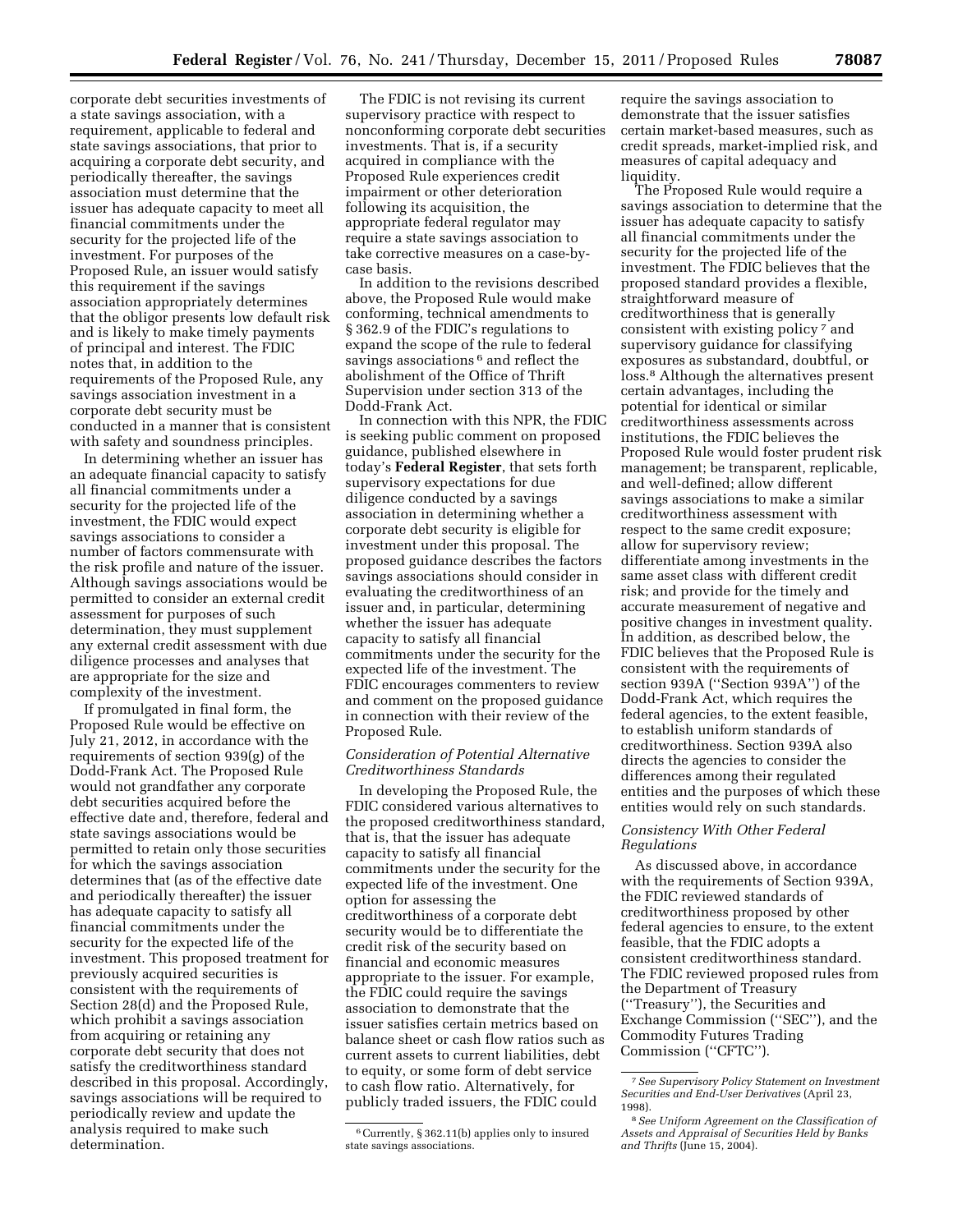On September 27, 2011, the Treasury issued a proposed rule that would implement Section 939A with respect to its liquid capital rule, which prescribes the minimum capital requirements for registered government securities brokers and dealers.9 Currently, if a government securities broker or dealer invests in commercial paper, the investment could qualify for a more favorable haircut if the issuer is rated by at least two NRSROs in one of the three highest categories. As a substitute standard of creditworthiness, the Treasury is proposing that commercial paper with a ''minimal amount of credit risk,'' as determined by the broker or dealer, receive the favorable haircut. Similarly, under the FDIC's Proposed Rule, instead of relying solely on an NRSRO credit rating, a savings association would be required to determine the credit risk of a corporate debt security by considering various factors. Additionally, the Treasury would require security brokers and dealers to establish and maintain written policies and procedures on how they assess credit risk. The Treasury would not mandate any particular evaluation criteria, but would provide recommendations. For example, the Treasury recommends considering the following factors: Credit spreads, liquidity, securities-related research, internal or external credit risk assessments (which includes rating agencies), default statistics, inclusion on an index, price and/or yield, and factors specific to the commercial paper market (*e.g.,* general liquidity conditions). Also similar to the FDIC's Proposed Rule, brokers and dealers would be required to periodically review their creditworthiness determination. The frequency of the review would depend on the characteristics of the underlying commercial paper instrument.

On March 9, 2011, the SEC published a notice of proposed rulemaking to implement Section 939A with respect to Rule 5b–3. SEC Rule 5b–3 permits funds under the Investment Company Act to treat certain repurchase agreements as an acquisition of the securities collateralizing the repurchase agreement instead of an interest in the counterparty.10 A repurchase agreement may qualify for the favorable treatment only if, in part, the underlying collateral is comprised of securities that are rated investment grade by at least two NRSROs at the time the repurchase agreement is entered into. This provision ensures that the collateral can be easily liquidated in the event of default. In accordance with Section

939A, the SEC proposed to define a security as fully collateralized if, in part, the collateral (1) Is issued by an issuer that has the highest capacity to meet its financial obligations; and (2) is sufficiently liquid that the securities can be sold at approximately their carrying value in the ordinary course of business within seven calendar days. Similar to the FDIC's proposal, the responsibility for making the creditworthiness determination is placed with the regulated institution. However, in contrast to the FDIC's Proposed Rule, the SEC proposed rules would require that funds determine the issuer has the highest capacity to meet its financial obligations.11

On May 12, 2011, the CFTC published a notice of proposed rulemaking to implement Section 939A with respect to regulations governing capital requirements for over-the-counter (''OTC'') derivatives.12 The new statutory framework provided under the Commodity Exchange Act, added by the Dodd-Frank Act, requires the CFTC to adopt capital requirements for certain swap dealers and major swap participants. The proposed regulation would require swap dealers and major swap participants to calculate current and potential future exposure to counterparties in determining their capital requirements. This exposure would be subject to a credit-risk factor of 50 percent regardless of the counterparty's credit rating. The swap dealer or major swap participant would be able to apply to the CFTC for approval to assign internal ratings to counterparties. If the internal credit-risk management system of the swap dealer or major swap participant is strong, the CFTC may approve the application to use internal ratings. The swap dealer and major swap participants would have to regularly update the internal rating, similar to the FDIC's Proposed Rule.

## **IV. Request for Comment**

The FDIC seeks comment on all aspects of this NPR and the proposed creditworthiness standard for permissible corporate debt securities investments of federal and state savings associations. In addition, the FDIC strongly encourages commenters to provide comment on the proposed guidance, published elsewhere in today's **Federal Register**, released in connection with this NPR. Specifically,

the FDIC seeks comment on the specific questions set forth below.

1. Does the proposed creditworthiness standard for corporate debt securities investments of federal and state savings associations satisfy the following criteria?

• Fosters prudent risk management; • Is transparent, replicable, and well defined;

• Allows different banks or savings associations to assign the same or similar assessment of credit quality to the same or similar credit exposures;

• Allows for supervisory review;

• Differentiates among investments in the same asset class with different credit risk; and

• Provides for the timely and accurate measurement of negative and positive changes in investment quality, to the extent practicable?

2. Would the proposed creditworthiness standard for corporate debt securities investments of federal and state savings associations avoid concerns regarding regulatory arbitrage and oversimplified measures; dampen systemic risk; appropriately consider market complexities; identify appropriate time horizons; and, allow for accurate and timely reassessments? What changes could the FDIC make to the Proposed Rule to more appropriately address these objectives?

3. Does the proposed revised definition strike an appropriate balance between the measurement of credit risk and the implementation burden in considering alternative measures of creditworthiness? Are there other alternatives that strike a more appropriate balance between these objectives?

# **V. Regulatory Analyses**

#### *A. Paperwork Reduction Act (PRA)*

No new collection of information pursuant to the PRA (44 U.S.C. 3501 *et seq.*) is contained in this NPR.

#### *B. Regulatory Flexibility Act Analysis*

The Regulatory Flexibility Act (RFA) generally requires that, in connection with a notice of proposed rulemaking, an agency prepare and make available for public comment an initial regulatory flexibility analysis that describes the impact of a proposed rule on small entities (defined in regulations promulgated by the Small Business Administration to include banking organizations with total assets of less than or equal to \$175 million).<sup>13</sup> However, a regulatory flexibility analysis is not required if the agency

<sup>9</sup> 76 FR 59592 (September 27, 2011).

<sup>10</sup> 76 FR 12896 (March 9, 2011).

<sup>11</sup>As discussed previously in Section II, the FDIC's Proposed Rule only requires an adequate capacity to meet its financial commitments. 12 76 FR 27802 (May 12, 2011). 13 5 U.S.C. 601 *et seq.*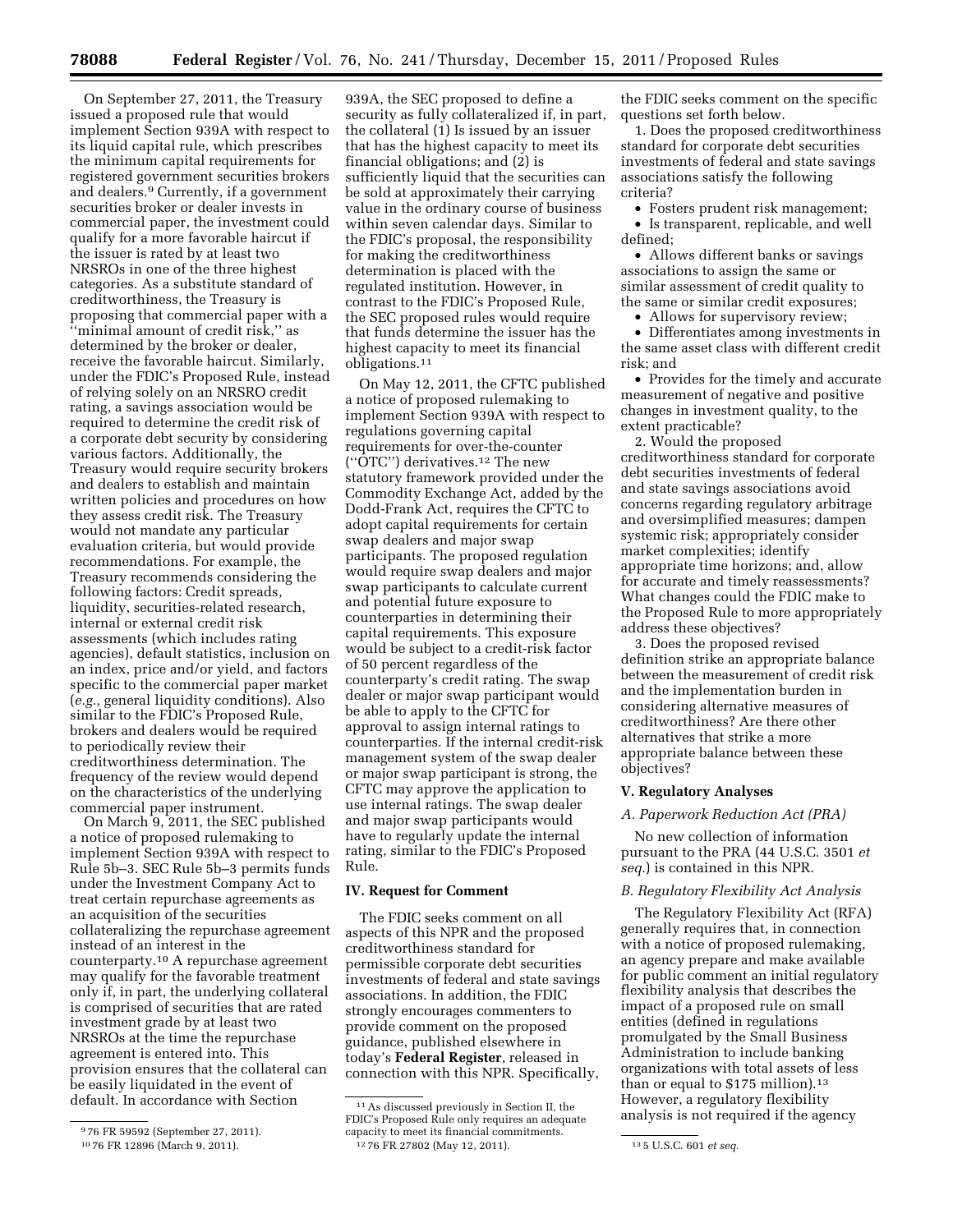certifies that the rule will not have a significant economic impact on a substantial number of small entities, and publishes its certification and a short explanatory statement in the **Federal Register** together with the rule. For the reasons provided below, the FDIC certifies that the Proposed Rule, if adopted in final form, would not have a significant economic impact on a substantial number of small entities. Accordingly, a regulatory flexibility analysis is not required.

As discussed in this NPR, Section 28(d) of the FDI Act, as amended by Section 939(a) of the Dodd-Frank Act, prohibits federal and state savings associations from acquiring or retaining a corporate debt security that does not meet FDIC's standards of creditworthiness. In accordance with the requirements of amended Section 28(d), this NPR proposes that savings associations cannot invest in a corporate debt security unless the savings association determines that the issuer has adequate capacity to meet all financial commitments under the security for the projected life of the investment. Consequently, this Proposed Rule only impacts savings associations that hold corporate debt security investments.

In determining whether this Proposed Rule would have a significant economic impact on a substantial number of small savings associations, the FDIC reviewed June 2011 Thrift Financial Report (TFR) data to evaluate the number of savings associations with corporate debt securities. There are 708 insured state and federal savings associations. Of these 708 insured savings associations, 204 reported investments in the Other Investment Securities line of their TFR.14 Even assuming the entire amount listed in the Other Investment Securities line of the TFR represents investment in corporate debt securities, Other Investment Securities represents only 2.40 percent of the aggregate total assets of the 708 applicable savings associations.

Moreover, only savings associations with total assets of \$175 million or less apply for purposes of the RFA analysis. When applying this additional size criterion, only 61 institutions list Other Investment Securities in their TFR. For these smaller savings institutions, the total amount listed as investment in

Other Investment Securities represents only .45 percent of the total assets. And only seven of these smaller thrifts have concentrations in Other Investment Securities that exceeds 50 percent of their tier 1 capital. Due to the small investment in corporate debt securities on small savings associations' balance sheets and due to the existing need to do due diligence relating to any investment in order to assure that a savings association is operating in a safe and sound manner, the additional compliance burden would not result in a significant economic impact on a substantial number of small savings associations.

#### Plain Language

Section 722 of the Gramm-Leach-Bliley Act required the agencies to use plain language in all proposed and final rules published after January 1, 2000. The agencies invite comment on how to make this Proposed Rule easier to understand. For example:

• Have the agencies organized the material to suit your needs? If not, how could they present the rule more clearly?

• Are the requirements in the rule clearly stated? If not, how could the rule be more clearly stated?

• Do the regulations contain technical language or jargon that is not clear? If so, which language requires clarification?

• Would a different format (grouping and order of sections, use of headings, paragraphing) make the regulation easier to understand? If so, what changes would achieve that?

• Is this section format adequate? If not, which of the sections should be changed and how?

• What other changes can the agencies incorporate to make the regulation easier to understand?

# **List of Subjects in 12 CFR Part 362**

Administrative practice and procedure, Authority delegations (Government agencies), Bank deposit insurance, Banks, banking, Investments, Reporting and recordkeeping requirements.

#### **Authority and Issuance**

For the reasons stated in the preamble, the Federal Deposit Insurance Corporation proposes to amend part 362 of chapter III of Title 12, Code of Federal Regulations as follows:

# **PART 362—ACTIVITIES OF INSURED STATE BANKS AND INSURED SAVINGS ASSOCIATIONS**

1. The authority citation for part 362 continues to read as follows:

**Authority:** 12 U.S.C. 1816, 1818, 1819(a) (Tenth), 1828(j), 1828(m), 1828a, 1831a, 1831e, 1831w, 1843(l).

2. Amend § 362.9, by revising paragraph (a) to read as follows:

#### **§ 362.9 Purpose and scope.**

(a) This subpart, along with the notice and application procedures in subpart H of part 303 of this chapter, implements the provisions of section 28(a) of the Federal Deposit Insurance Act (12 U.S.C. 1831e(a)) that restrict and prohibit insured state savings associations and their service corporations from engaging in activities and investments of a type that are not permissible for a Federal savings association and their service corporations. This subpart also implements the provision of section 28(d) of the Federal Deposit Insurance Act (12 U.S.C. 1831e(d)) that restricts state and federal savings associations from investing in certain corporate debt securities. The term ''activity permissible for a Federal savings association'' means any activity authorized for a Federal savings association under any statute including the Home Owners' Loan Act (HOLA) (12 U.S.C. 1464 *et seq.*), as well as activities recognized as permissible for a Federal savings association in regulations issued by the Office of the Comptroller of the Currency (OCC) or in bulletins, orders or written interpretations issued by the OCC, or by the former Office of Thrift Supervision until modified, terminated, set aside, or superseded by the OCC.

\* \* \* \* \*

#### **§ 362.10 [Amended]**

3. Amend § 362.10 by removing paragraph (b) and redesignating paragraphs (c), (d), and (e) as paragraphs (b), (c), and (d).

4. Amend § 362.11 by revising the section heading and the last sentence of paragraph (b)(1) to read as follows:

#### **§ 362.11 Activities of insured savings associations.**

- \* \* \* \* \*
	- (b)  $* * * *$

(1) \* \* \* After July 21, 2012, an insured savings association directly or through a subsidiary (other than, in the case of a mutual savings association, a subsidiary that is a qualified affiliate), shall not acquire or retain a corporate debt security unless the savings association, prior to acquiring the security and periodically thereafter, determines that the issuer of the security has adequate capacity to meet all financial commitments under the

<sup>14</sup>This line item is where the dollar exposure to corporate debt securities, along with other forms of investment, should be slotted according to the TFR instructions. This line may also include investments in instruments other than corporate debt securities, this limited granularity does not permit a precise understanding of the exposure to corporate debt securities.